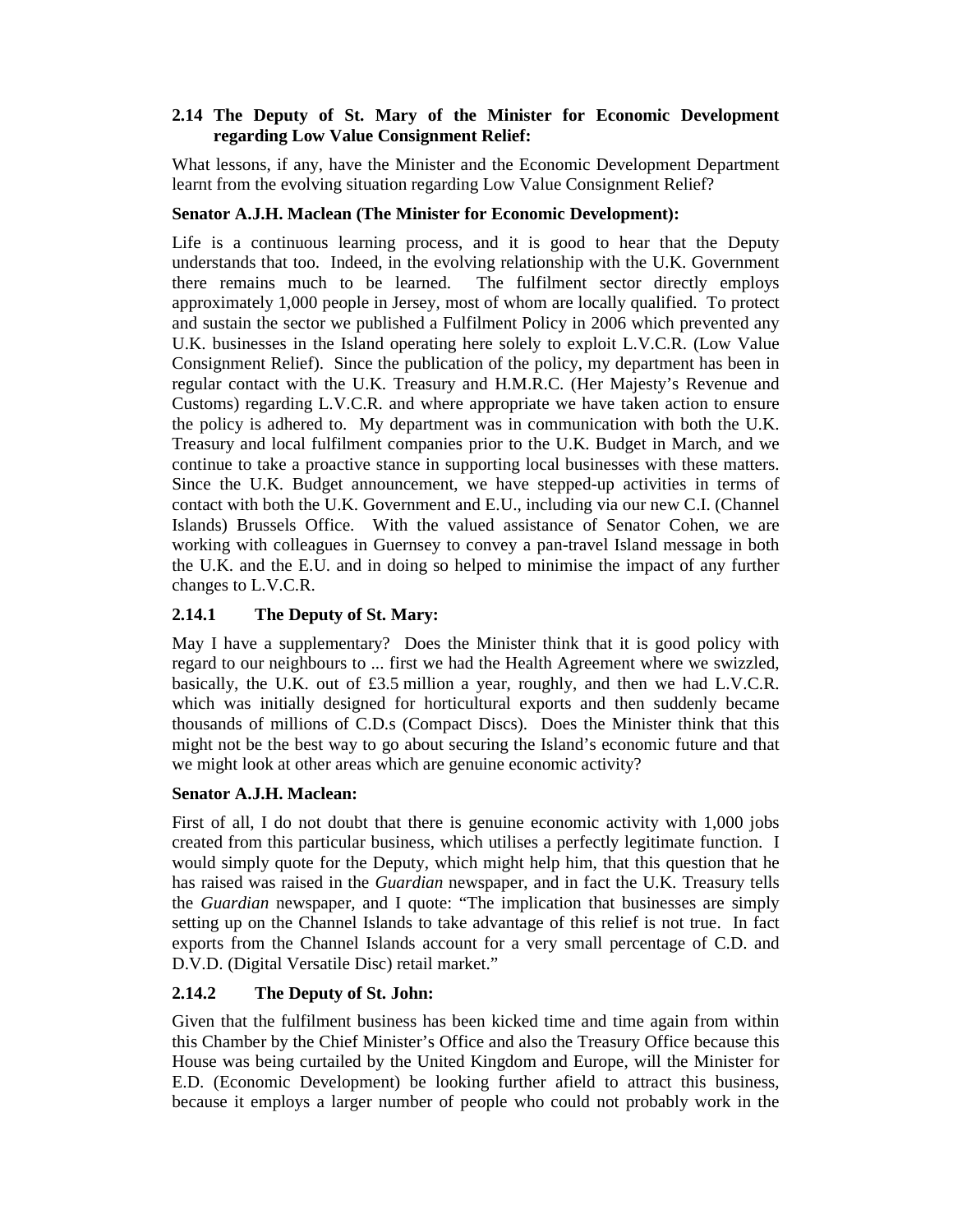finance industry; i.e., the blue collar workers and the like? If that can be done, it would create a third or fourth string to our bow, and it is the way forward. Will he encourage people to look outside of Europe for some of this business?

#### **Senator A.J.H. Maclean:**

Yes. We support all local businesses and local business opportunities and we continue to do so. I would say that local businesses involved in L.V.C.R., particularly into the U.K. market, are because of the evolving situation looking at opportunities outside of the U.K. They are looking at Europe. I personally believe that there is significant opportunity for local businesses to develop trade elsewhere in the world, and I already see examples of businesses who are beginning to do that and I welcome that.

# **2.14.3 Deputy M.R. Higgins:**

Does the Minister thinks that the Jersey Chamber of Commerce's questions to the Chancellor of the Exchequer on this issue at the British Chamber of Commerce Conference where U.K. retailers were baying for the relief to be reduced or extinguished was helpful, or does he think that it is a matter that was best left to the Government?

# **Senator A.J.H. Maclean:**

It was probably on balance unhelpful to raise it in that way. Nevertheless, it was done. We continue through Government to make the necessary representations and will continue to do so. I have to add that a lot of the talk and heat in the U.K. on this matter surrounds D.V.D.s and C.D.s, and the Channel Islands are a problem. In fact, we have to realise that in fact the 4 large supermarkets in the U.K. have 80 per cent of the C.D./D.V.D. market. They are selling below Channel Islands prices even with L.V.C.R.

# **2.14.4 Deputy G.P. Southern:**

And at least one of them does it through Guernsey. Has the Minister just reversed a longstanding policy whereby he is committed to encouraging high value, high pay, and low footprint business on the Island, given that most of the workers in the fulfilment industry are on or around minimum wage? Has he not just reversed the policy?

# **Senator A.J.H. Maclean:**

Not at all. I think we have to recognise that there are a number of people who find value in carrying out the jobs that the fulfilment industry offers. There are about 1,000 in total employed. Many are at the lower end of the pay scale. It is an important role for them to fulfil. But no, I am not reversing policy at all.

# **2.14.5 Deputy M. Tadier:**

The Minister spoke of the 1,000 or so who work in the fulfilment industry and also said most of whom are locally qualified. Does the Minister have the exact stats of exactly how many non-qualified and locally qualified are employed in that sector, and if not will he undertake to circulate any information he has? Perhaps also any information he has with regard to those who receive the minimum wage or thereabouts.

#### **Senator A.J.H. Maclean:**